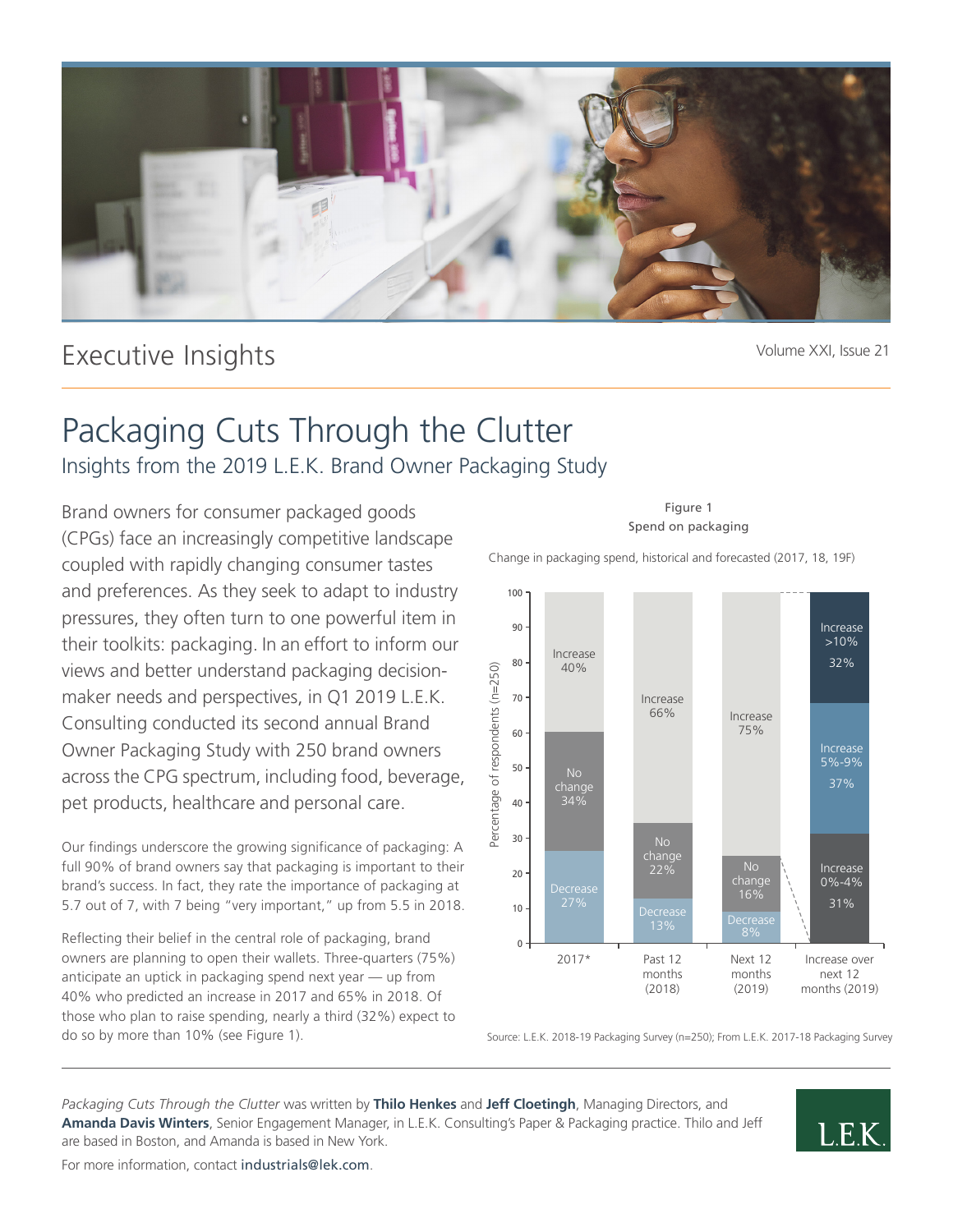To get a deeper understanding of the environment in which packaging decisions are made and why brand owners see packaging as a critical element of their brand's strategy, we asked them to choose both the top three growth drivers and top three barriers to their business. We also asked them to peer into the future and say how they believe these drivers will shift and what impact they will have on packaging. Our findings reveal six consumer trends with particular importance for packaging (see Figure 2).

#### Figure 2 Drivers of brand growth

Percentage of respondents indicating each is a top growth driver

|                                       | Consumer preference for more<br>convenient options                | 22% |
|---------------------------------------|-------------------------------------------------------------------|-----|
| Increasing selection as growth driver | Shift toward premium products                                     | 21% |
|                                       | Consumer preference for increased<br>customization                | 20% |
|                                       | Consumer demand for "healthier/natural"<br>alternatives           | 18% |
|                                       | Consumer demand for environmentally<br>friendly products/services | 18% |
|                                       | Shift toward ecommerce as a channel                               | 17% |

Source: L.E.K. 2018-19 Packaging Survey (n=250)

# 1. Convenience is king

If there is one thing that characterizes today's consumer, particularly the increasingly important millennial consumer, it might be the phrase "I want it now." Brand owners say that over the past two years, demand for more convenient and "on the go" products has been a top driver of brand growth. Brand owners in the pet and household categories were significantly more likely than those in beauty and personal care to view convenience as a growth driver (27% versus 18%).

Clearly, new product formats that emphasize convenience will call for major changes to packaging, and brand owners are responding in a number of ways, including developing packaging that is easier to open (57% of respondents), developing more single-serve package sizes (51%), and stepping up placements in new distribution channels, such as convenience stores (49%). The increase in single-serve options in particular will likely require the use of more packaging materials, while package redesign might be necessary when entering new distribution channels (see Figure 3).

#### Figure 3 Percentage of respondents taking the following actions to adapt to consumer interest in convenience

| Developed packaging that is easier to                    | 57% |
|----------------------------------------------------------|-----|
| open<br>Developed more single-serve package sizes        | 51% |
| Entered new distribution channels (e.g.,<br>store types) |     |

Source: L.E.K. 2018-19 Packaging Survey (n=250)

# 2. Premium plays a plum role

With the rise of Instagram and other social media platforms, consumers are turning more often to premium products as a way to convey their unique personal tastes and preferences. This trend has led 42% of brand owners in our survey to expand their premium offerings. In addition, 35% are changing their promotional strategies, while 32% are expanding their price-pack offerings — an array of packaging size and attribute options that capitalize on different consumer trends (see Figure 4). Packaging is usually central to the marketing of premium offerings, since it is often the packaging quality and graphics that signal a product's high-end status. Brand owners will need to think about packaging when making changes to price-pack offerings, since these often have unique requirements.

## Figure 4

Percentage of respondents taking the following packaging actions to adapt to consumer interest in premium products

|  | Expanded premium product offerings |     |
|--|------------------------------------|-----|
|  | Changed promotional strategy       | 35% |
|  | Expanded price-pack offerings      |     |

Source: L.E.K. 2018-19 Packaging Survey (n=250)

# 3. Customization is key

A broad array of new technologies has made product customization far more feasible at a cost-effective price point. As a result, consumers have gained a fondness for specialized products that cater to their particular tastes and needs. Brand owners say consumers' penchant for customization has been an important growth driver for them over the past two years, and an equal number expect it to continue to have this effect for the next two.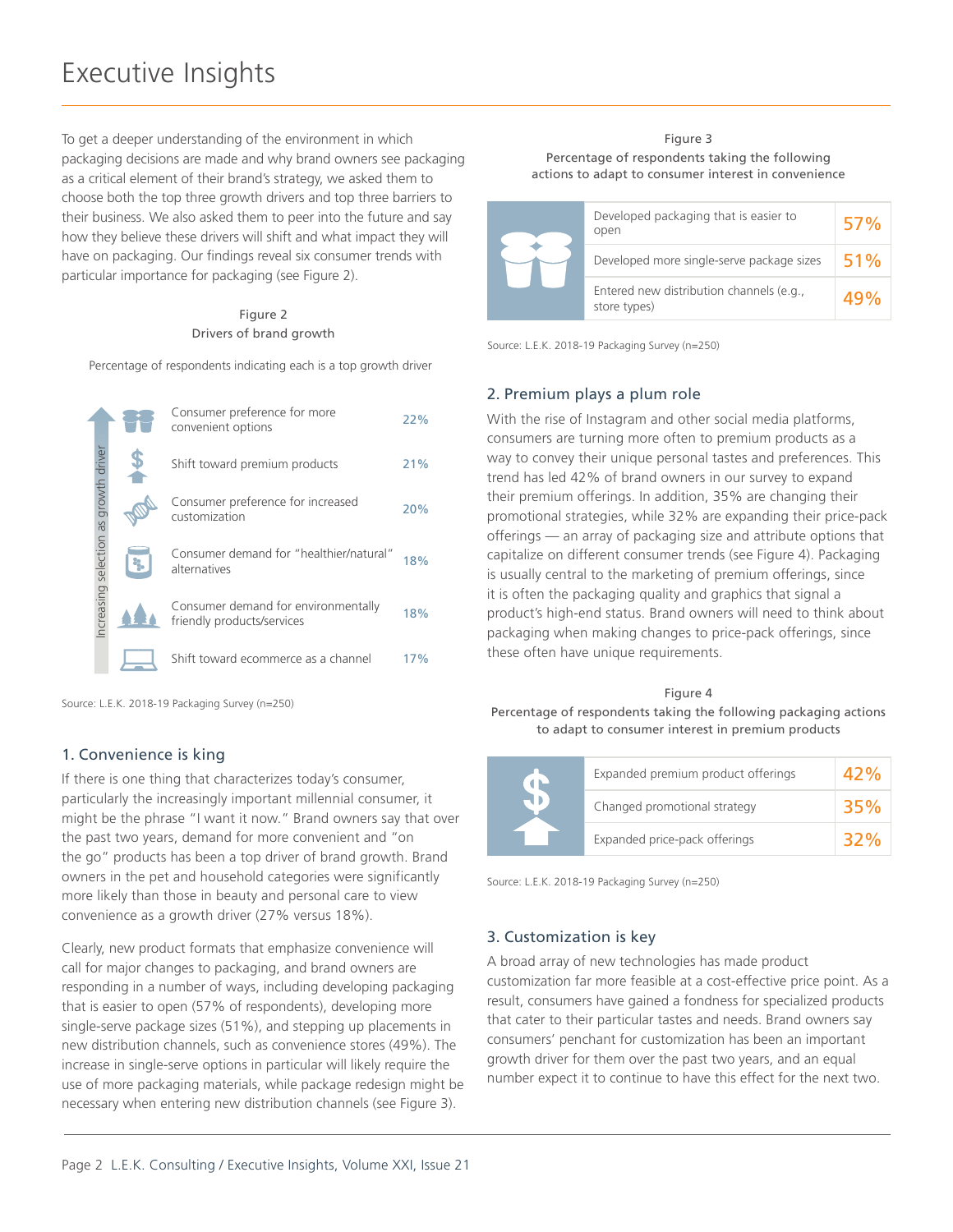Consumer preference for customized offerings has resulted in a flurry of new subproducts and stock-keeping units (SKUs) that micro-target distinct buyer groups or address highly specific consumer needs. For example, more than half of brand owners have increased product personalization in the past two years, and 42% have implemented additional customization of their products (see Figure 5). This trend is not expected to abate anytime soon, which may be why brand owners say they plan to launch an average of 91 new SKUs over the next two years, compared with only 64 two years ago — an increase of 42%. Because each additional subproduct calls for differentiated and effective packaging, there is likely to be considerable activity in this area as SKUs proliferate.

#### Figure 5

Percentage of respondents taking the following packaging actions to adapt to consumer interest in customization

| Increased personalization of products               |  |
|-----------------------------------------------------|--|
| Implemented additional customization of<br>products |  |

Source: L.E.K. 2018-19 Packaging Survey (n=250)

## 4. Healthy holds its own

Demand for more healthy products or products containing natural ingredients is stronger than ever, and respondents considered it to be one of their top three growth drivers over the past two years. Responses varied by industry, with 25% of beauty and personal care respondents pointing to this as a growth driver, compared with only 17% of food and beverage respondents and 15% of respondents in the pet and household products sector. Interestingly, while 23% of local or niche brands considered it to be a growth driver, only 5% of global brand owners felt the same way.

Companies have addressed the healthy trend by making adjustments to their product offerings and substituting more healthy or natural ingredients. For example, 60% of brand owners introduced all-natural or nonprocessed products in the past two years, and 53% introduced "health-focused products" during this period (see Figure 6). As a result, brand owners have had to revamp product labeling on their packaging.

It's worth noting that a number of national and smaller regional brands are developing healthy products designed to take market share from the larger global brands. Given that these healthy products are often offered at higher price points, brand owners see packaging as an effective way to articulate the product's

healthy and natural messaging to an increasingly discerning health-conscious consumer.

#### Figure 6 Percentage of respondents taking the following packaging actions to adapt to consumer interest in healthy products

| Introduce all natural/nonprocessed<br>products |  |
|------------------------------------------------|--|
| Introduced health-focused products             |  |

Source: L.E.K. 2018-19 Packaging Survey (n=250)

#### 5. Green is growing

Environmentally friendly products and services have begun to move out of their corner niches onto center stage. The growth in green is the combined result of consumer demand, corporate public relations initiatives and greater (mostly local) regulation. Brand owners, regardless of company size, see this as a top growth driver over the next two years, and packaging will certainly play a critical role in the transition to more sustainable products. In fact, a shift has already begun. For example, respondents report that the use of sustainable packaging material has grown in the past two years, with the trajectory expected to continue through 2020. Around 85% of respondents made at least one significant change to packaging substrate material in the past two years, most frequently because it increased ease of recycling (see Figure 7). Finally, brand owners expect that the value of packaging

Figure 7



Source: L.E.K. 2018-19 Packaging Survey (n=250)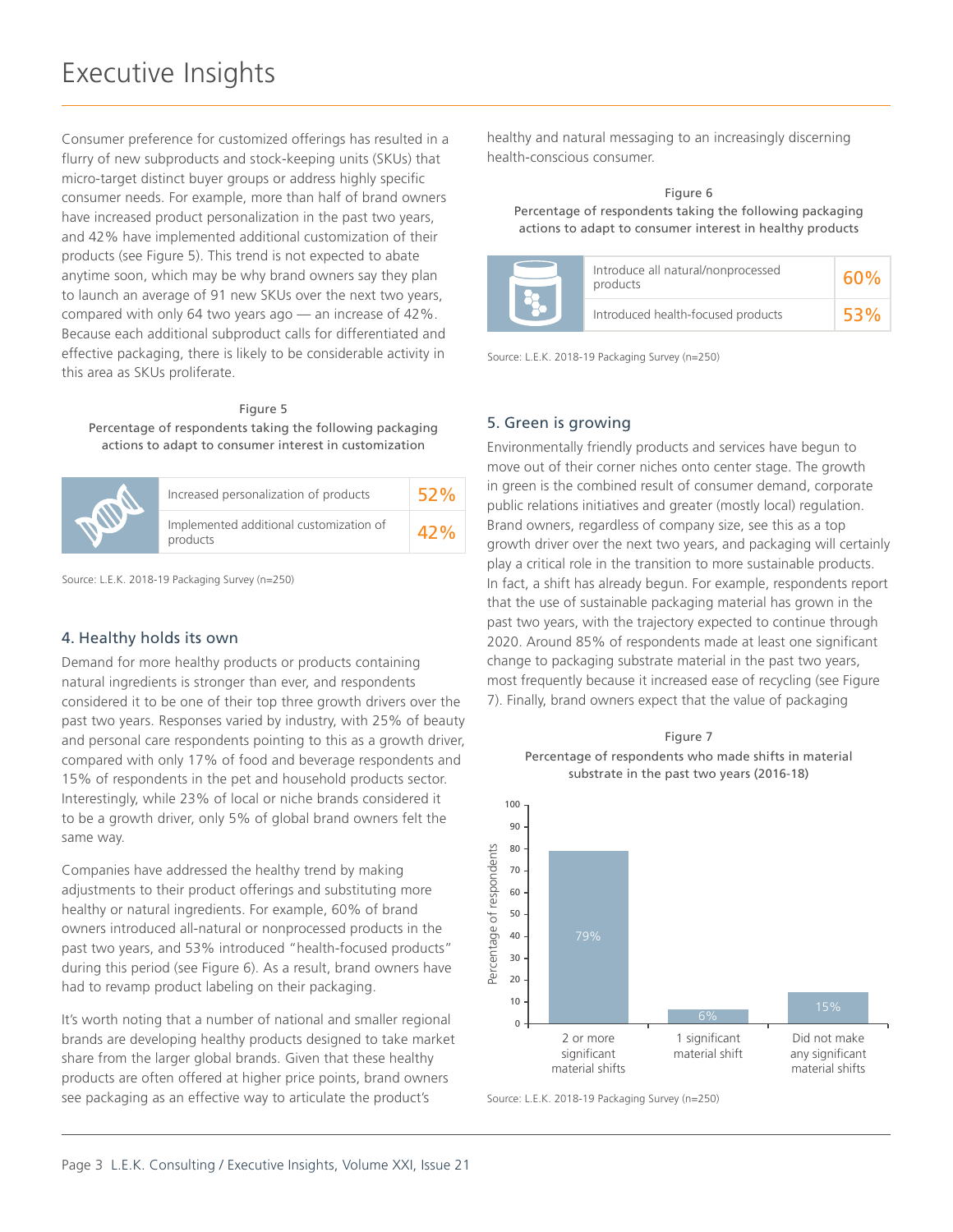containing biodegradable, recycled or compostable material will grow by 30% to 40% in the next two years.

## 6. Ecommerce expands rapidly

It comes as no surprise that more and more consumers are choosing to shop online. While 17% of brand owners considered the shift to ecommerce to be a growth driver over the past two years, 23% expected it to drive growth over the next two years — more than any other trend. Growth from ecommerce also varied by industry, with 25% of those in beauty and personal care pointing to it as a source of growth, compared with only 12% in the food and beverage sector. Response also differed depending on brand reach and company size: Companies with smaller, local or niche brands were more likely to consider ecommerce as a growth driver.

Brand owners have turned to a variety of strategies in response to the shift to ecommerce: 55% say they have entered new digital channels in the past two years, 47% implemented mobile on-demand ordering, and 47% have increased investment in their websites (see Figure 8). As more consumers choose to shop online and have goods shipped directly to their homes, brands will need to make changes to packaging to protect against breakage or to maintain freshness during the delivery process. It is also important that any packaging changes maintain a consistent look and feel across multiple channels.

#### Figure 8 Percentage of respondents taking the following packaging actions to adapt to consumer spend on ecommerce

| Entered new digital channels<br>(e.g., Amazon)    | 55% |
|---------------------------------------------------|-----|
| Implemented mobile on-demand ordering             | 47% |
| Increased investment in own website               | 47% |
| Changed packaging to be more<br>shipping-friendly | 35% |

Source: L.E.K. 2018-19 Packaging Survey (n=250)

# A strong future for packaging

All indications are that brand owners consider ongoing investment in packaging to be critical to their brand's success. As the competitive landscape for brands continues to be shaped by consumer and other trends, packaging has the unique capacity to make products stand out in a crowded marketplace by communicating both valuable attributes and a potent brand message. It is both a literal and a figurative embodiment of the brand.